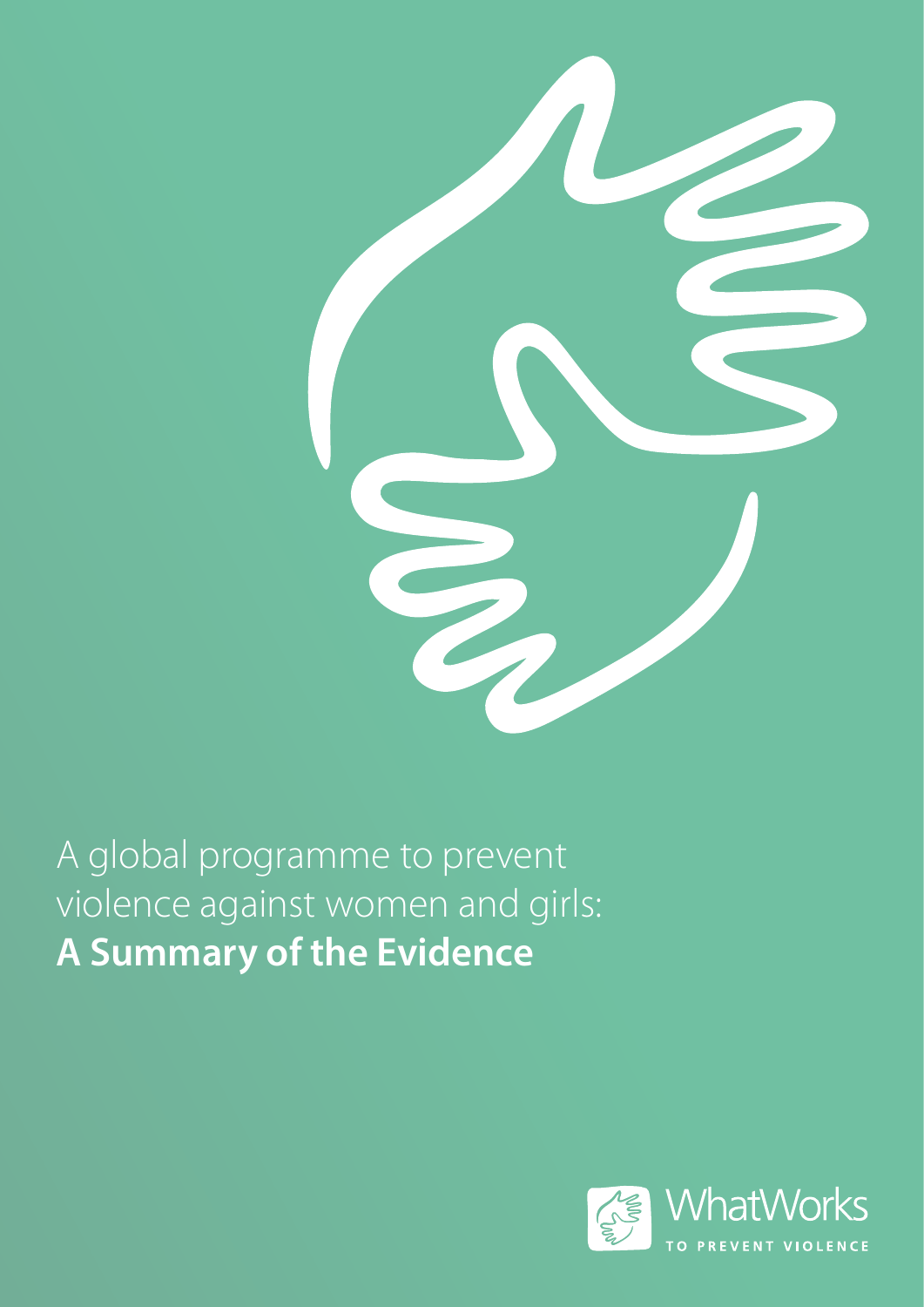### **BACKGROUND**

Violence against women and girls (VAWG) is one of the most widespread abuses of human rights worldwide, affecting one third of all women in their lifetime. It is a global public health problem – the leading cause of death and disability of women of all ages and has many other health consequences. VAWG is a fundamental barrier to eradicating poverty and building peace. It impoverishes individual women, and their families, communities and countries. Even the most conservative estimates measure the national costs of VAWG in the billions of dollars.

The What Works to Prevent Violence Against Women and Girls Global Programme is administered by a consortium led by the Medical Research Council of South Africa, in partnership with the London School of Hygiene and Tropical Medicine, Social Development Direct and the United Nations Devlopment Programme, on behalf of DFID. Its aim is to build knowledge on what works to prevent violence against women and girls. There are many forms of violence against women and girls, but the programme focuses on intimate partner violence (emotional, economic, physical, sexual), non-partner sexual violence, and child abuse (emotional, physical, sexual). The focus of the consortium is on identifying effective strategies for prevention – that is, preventing violence from ever occurring by addressing the root causes or established risk factors for violence. Such interventions may entail interventions with women and girls and/or men or boys, and include men or boys who have already perpetrated violence if their goal is to stop further perpetration, or perpetration of another type of VAWG. Similarly it may include interventions with women or girls who have experienced violence if they have a goal to prevent further violence of the same or a different type.

The programme will make innovation grants to support 10-14 national organisations or international non-profit organisations working in DFID priority countries to fund innovative approaches to preventing violence. In addition to providing funds for innovative programming, the grants will help strengthen the capacity of researchers to conduct rigorous evaluation research on VAWG interventions. The programme will also undertake operations research and impact evaluations of promising existing interventions to assess their effectiveness or, if proven effective, to better understand the economics of scale up.

### **Review of the evidence**

To inform the priorities for innovation grants and research under the What Works programme, the Consortium has undertaken a review of the evidence on VAWG and interventions to prevent it. These reviews are presented in four rapid evidence review papers with accompanying summaries (available at www.whatworks.co.za).

- **1. Evidence Review of the state of the field of violence against women and girls.** What do we know and what are the knowledge gaps? Paper 1 outlines the current knowledge base regarding the scale, scope and drivers of VAWG and identifies where our understanding needs to be expanded in order to deliver the most comprehensive and effective interventions and reduce the prevalence of VAWG globally
- **2. Evidence Review of interventions to prevent violence against women and girls.** Paper 2 examines the evidence base for the effectiveness of interventions designed explicitly to prevent violence against women and girls. This includes interventions that engage with boys and men, those designed to empower women and girls and interventions designed to address risk factors such as child abuse.
- **3. Evidence Review of the effectiveness of response mechanisms to prevent violence against women and girls.** Paper 3 reviews interventions that are developed and deployed with a primary goal to strengthen the response of the police and criminal justice system, health system or social sector to violence against women and girls. The paper assesses any evidence that interventions can achieve a secondary goal of prevention of VAWG.
- **4. Evidence Review of approaches to assess value for money and scale up of violence against women and girls Prevention.** Paper 4 provides an overview of the evidence, approaches and economic issues to be considered when designing and assessing VAWG programmes in order to inform future programme scale up.

This paper presents an overall summary of the findings of these four evidence reviews, and based upon these findings presents an overarching research and innovation agenda for the What Works programme.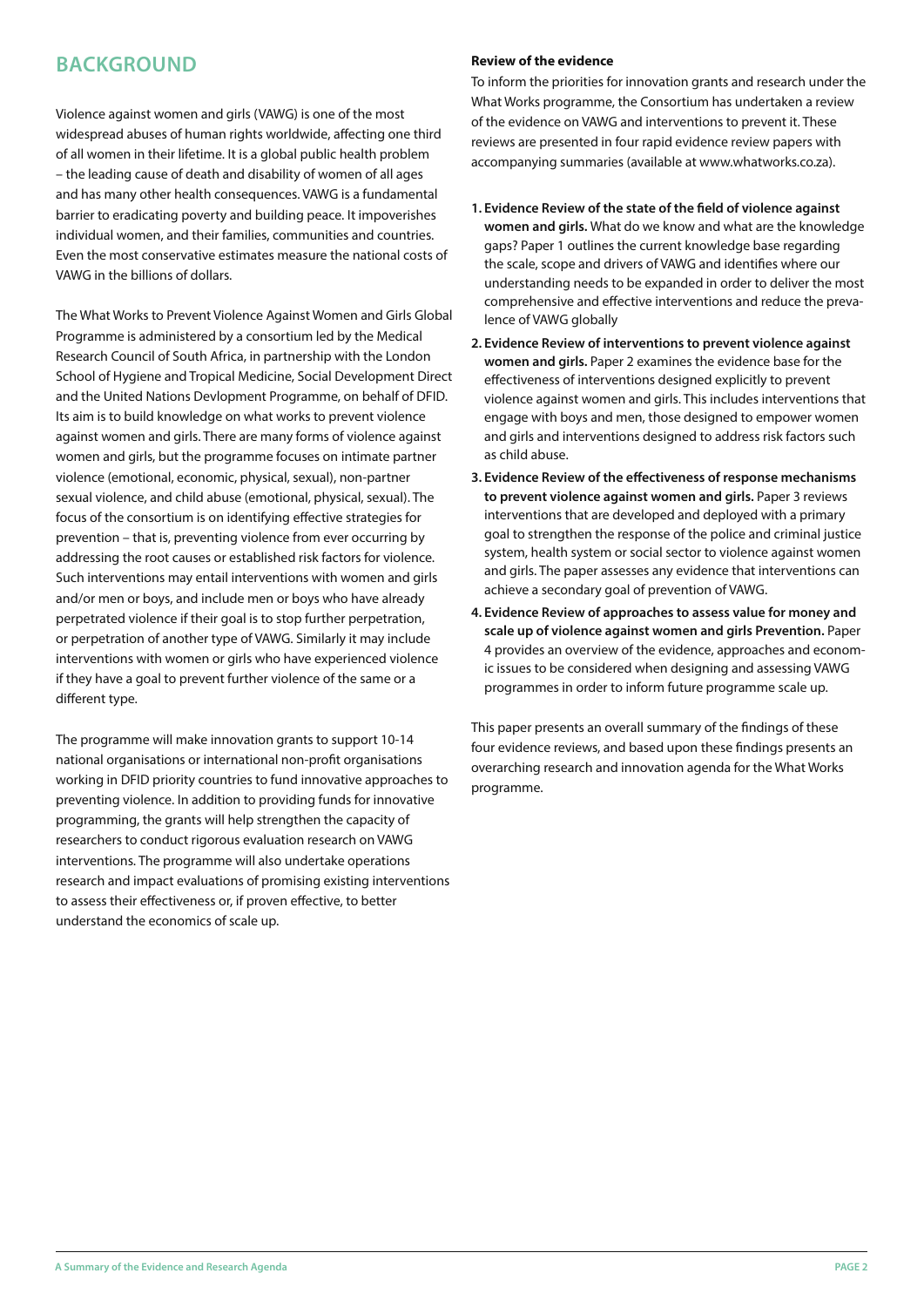# **The problem**

# **Table 1**: What do we know about VAWG?

|                                         | Intimate partner violence (IPV)                                                                                                                                                                                                                                                                                                                                                                                                                         | Non-partner sexual violence                                                                                                                                                                                                                                                                                                                                                                                                      | <b>Child abuse</b>                                                                                                                                                                                                                                                                                                                                                                                                          |
|-----------------------------------------|---------------------------------------------------------------------------------------------------------------------------------------------------------------------------------------------------------------------------------------------------------------------------------------------------------------------------------------------------------------------------------------------------------------------------------------------------------|----------------------------------------------------------------------------------------------------------------------------------------------------------------------------------------------------------------------------------------------------------------------------------------------------------------------------------------------------------------------------------------------------------------------------------|-----------------------------------------------------------------------------------------------------------------------------------------------------------------------------------------------------------------------------------------------------------------------------------------------------------------------------------------------------------------------------------------------------------------------------|
| <b>Prevalence and patterns</b>          | IPV is a significant social problem worldwide, with<br>estimates that 30% of women over the age of 15<br>have experienced physical or sexual violence by an<br>intimate partner in their lifetime (1). However, the<br>level of violence varies greatly between countries<br>and even within countries.                                                                                                                                                 | Sexual violence is a global problem - the global<br>estimate for the proportion of women who have<br>experienced non-partner sexual violence is 7.2% -<br>but levels of violence vary significantly across and<br>within countries (2).                                                                                                                                                                                          | In high-income countries (HICs), the annual preva-<br>lence of physical abuse ranges from 4% to 16%. A<br>recent meta-analysis estimates that 18% of wom-<br>en and 7.6% of men worldwide have experienced<br>sexual abuse in childhood (3). In most settings<br>girls typically report rates 2 to 3 times higher than<br>boys in HICs (4), but in some settings boys reports<br>of sexual abuse are higher than girls (2). |
| <b>Perpetrators</b>                     | In low and middle-income countries (LMICs),<br>the majority of partner violence is perpetrated<br>by men against women. In higher income<br>countries, a greater proportion of violence appears<br>to be mutual, although the health and social<br>consequences of men's violence remain more<br>severe for women.                                                                                                                                      | The majority of sexual offences are committed by<br>men known to the victim, with approximately half<br>being serial offenders. Perpetration of non-partner<br>sexual violence usually starts in adolescence. Data<br>suggests that between 50-75% of men who rape<br>do so for the first time as teenagers (5, 4).                                                                                                              | The majority of child abuse takes place in the<br>home and in schools, perpetrated primarily by<br>someone known to the victim. Physical abuse and<br>maltreatment is perpetrated most commonly by<br>parents or caregivers.                                                                                                                                                                                                |
| Overlap with other forms of<br>violence | Universally, types of violence (sexual, physical,<br>emotional, economic) overlap in relationships,<br>although the patterning of violence varies among<br>countries. In most countries sexual violence usually<br>occurs with physical violence, however in a num-<br>ber of settings in South East Asia sexual violence<br>occurs on its own (5, 6).                                                                                                  | There is a strong overlap between the perpetration<br>of non-partner sexual violence and intimate part-<br>ner sexual violence. There is also a strong overlap<br>between men's perpetration of rape against<br>women and against other men (5).                                                                                                                                                                                 | Types of violence against children and adversity in<br>families frequently overlap. Child abuse also often<br>occurs concurrently with intimate partner violence.<br>This means that researchers must understand fam-<br>ily environments that put children at risk rather<br>than studying one type of violence at a time.                                                                                                 |
| <b>Causes and risk factors</b>          | No single factor causes partner violence. Violence<br>emerges from the interplay of multiple interacting<br>factors at different levels of the social 'ecology'.<br>Some factors appear consistently potent in their<br>power to elevate risk of partner violence in LMICs<br>- exposure to violence in childhood; presence of<br>community norms that support wife abuse; binge<br>drinking; harmful notions of masculinity and rigid<br>gender roles. | The perpetration of non-partner sexual violence<br>is motivated primarily by sexual entitlement<br>(2). Some factors appear consistently potent<br>in their power to increase risk of non-partner<br>sexual violence in LMICs - adverse childhood<br>experiences, personality disorders, peer influences,<br>delinquency, inequitable ideals of masculinity that<br>emphasise heterosexual performance, and control<br>of women. | Different types of violence against children have<br>different constellations of risk and protective<br>factors. However, common risks factors include<br>poverty, approval of corporal punishment, mental<br>health problems, low educational achievement,<br>alcohol and drug misuse, having been maltreated<br>oneself as a child, and violence between other<br>family members.                                         |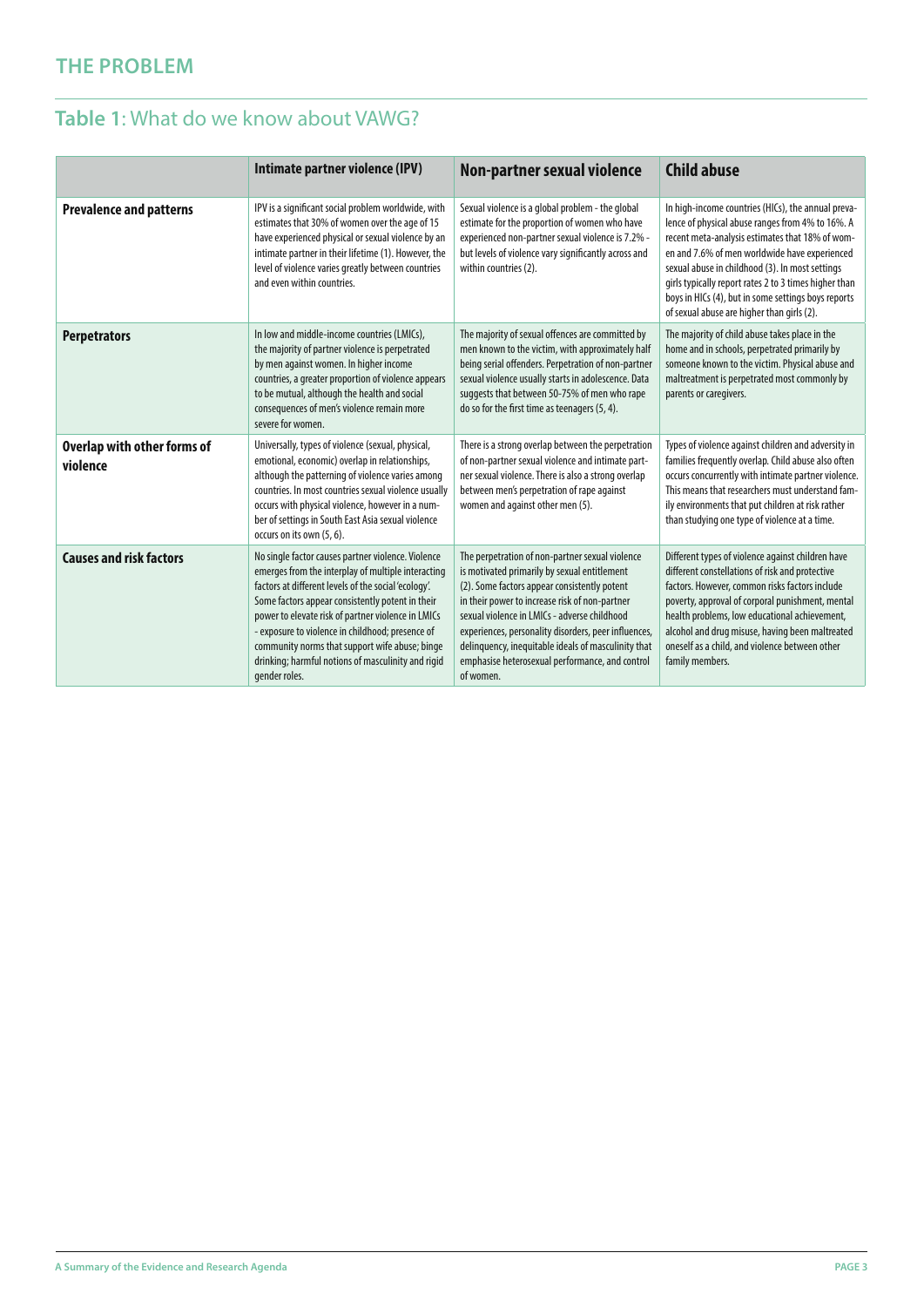### What are the key gaps in our knowledge base regarding VAWG?

The field of violence against women and girls has advanced considerably over the past two decades. We have much more information on the prevalence of violence in low and middle income countries as well as an expanding body of knowledge on risk and protective factors. This positions us well to develop and implement strong primary prevention interventions with a rigorous theory of change. However, there are still key gaps in our knowledge that need to be addressed in order to move towards more comprehensive models of intervention, and ultimately end VAWG. Table 2 highlights those critical areas where more evidence is needed<sup>1</sup>.

# **Table 2**: What are the knowledge gaps regarding VAWG?

| Data on sexual violence is a gap<br>compared to physical violence<br>against women                                                                                                     | <b>Child sexual abuse, especially</b><br>against boys and perpetrated<br>by women                                                                                                                         | <b>Men's perpetration of VAWG</b><br>is a gap compared to women's<br>victimization                                                                                                               | There is a large geographical<br>gap in the literature on VAWG in<br>the Middle East and Central Asia                                                                                                                          |
|----------------------------------------------------------------------------------------------------------------------------------------------------------------------------------------|-----------------------------------------------------------------------------------------------------------------------------------------------------------------------------------------------------------|--------------------------------------------------------------------------------------------------------------------------------------------------------------------------------------------------|--------------------------------------------------------------------------------------------------------------------------------------------------------------------------------------------------------------------------------|
| There is limited data on VAWG in<br>fragile states                                                                                                                                     | We need more information on<br>what helps buffer and protect<br>individuals from risk. For exam-<br>ple, what promotes resilience<br>among children who have<br>experienced abuse?                        | The current evidence base is<br>highly skewed toward individual<br>level predictors of abuse. More<br>evidence is needed on relation-<br>ship and community-level risk<br>and protective factors | <b>Macro-level factors influence</b><br>the geographic distribution<br>of different types of violence<br>and how global, economic and<br>political processes feed into and<br>affect the dynamic of VAWG                       |
| There is a substantial database<br>on risk factors for VAWG, but<br>it's unclear which are merely<br>'markers' for other variables and<br>which are causally related to the<br>outcome | <b>Interaction between factors</b><br>across and within levels of the<br>ecological model. e.g. protective<br>effect of education is dampened<br>when violence is highly accept-<br>able in the community | Little is known about whether<br>risk factors vary by age group                                                                                                                                  | It is well established that<br>adverse childhood experiences<br>increase the risk of VAWG,<br>however, we need to better<br>understand how the experience<br>of child abuse relates to other<br>adverse childhood environments |
| The timing of risk factors and<br>what is cause and effect                                                                                                                             | We must explore the extent of<br>overlap between pathways to<br>perpetration for different types<br>of violence                                                                                           | More evidence is needed on the<br>impact of mental health/PTSD/<br>antisocial behaviour on the<br>perpetration of and experiences<br>of violence                                                 | There has been limited research<br>into the role that environment X<br>gene interactions (epigenetics)<br>play in the aetiology of different<br>types of abuse                                                                 |

# The Solutions

### **Types of prevention interventions**

There are multiple risk factors for women's experiences and men's perpetration of different types of VAWG. Therefore, there are many possible solutions - many types of interventions that have the potential to prevent VAWG. In the rapid review of evidence, we considered interventions with a primary goal to prevent violence from occurring in the first place, such as community mobilisation

campaigns, social and empowerment interventions, school-based interventions, engaging men and boys, and early childhood interventions. We also reviewed interventions that primarily aim to respond to VAWG where prevention is a secondary or parallel goal, such as intervention within the police and justice sector, crisis intervention, health sector, and social sector. Although, there is increasing evidence to point to the value of combination interventions and multi-sector interventions, there have been a very limited number of studies on these; most studies are of single interventions (2).

<sup>1</sup> More details can be found in the paper in this series, State of the field of violence against women and girls: What do we know and what are the knowledge gaps?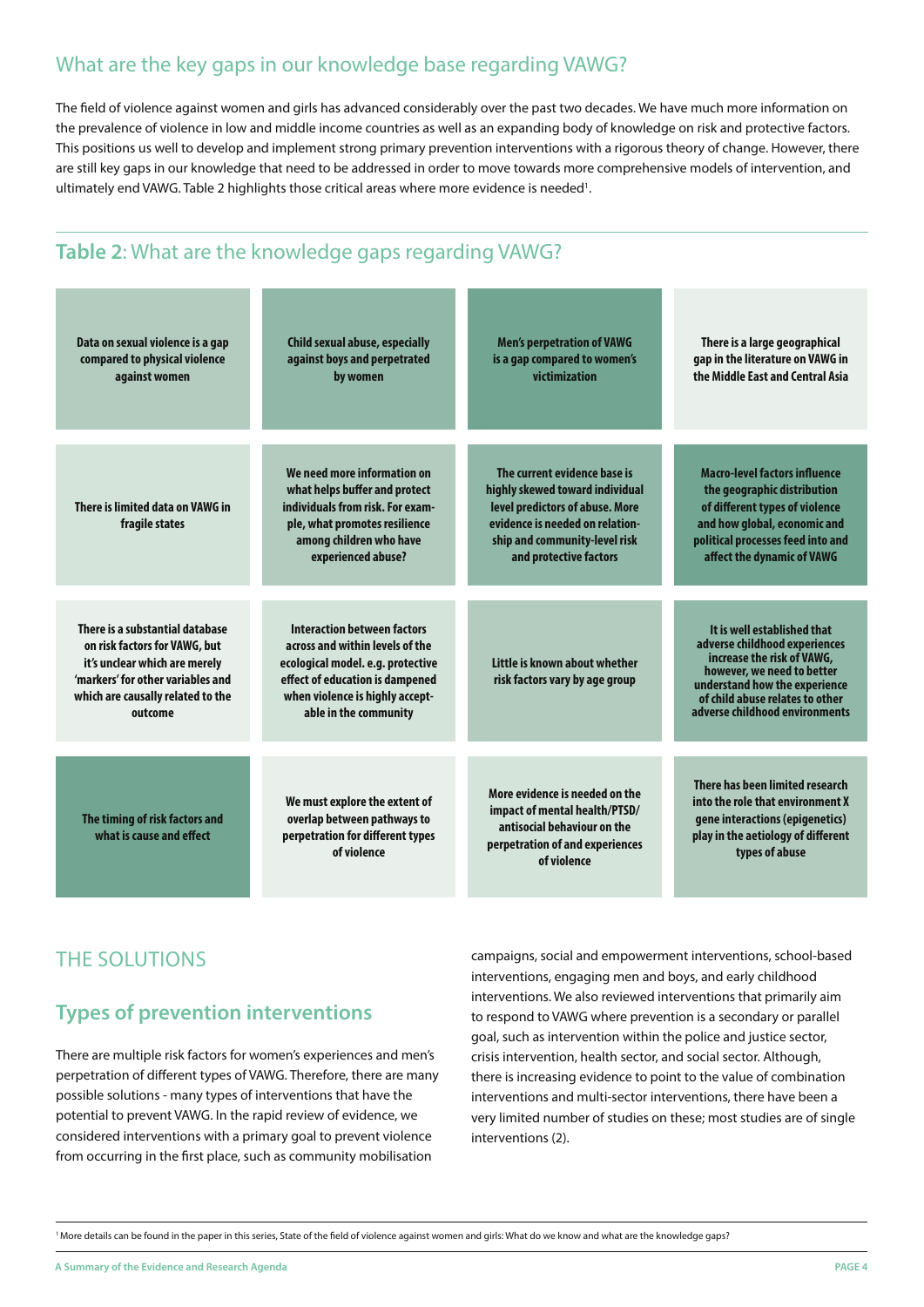# **How effective are different types of interventions in preventing VAWG?**

There has been an impressive increase in the evidence base on violence prevention interventions over the last ten years. We now have several well-conducted randomised control trails (RCTs) in low and middle-income countries showing some success in preventing VAWG. The evidence base is continually expanding and there are several rigorous impact evaluations of programmes in the pipeline. However, there are still many gaps.

In terms of prevention interventions, the review of evidence concluded that there is fair evidence to recommend: group based relationship-level interventions working with males and females, such as Stepping Stones; group based microfinance combined with gender-transformative approaches such as IMAGE; community mobilisation interventions to change social norms; interventions that target boys and men (alongside women and girls) through group education combined with community mobilisation; and parenting programmes. Currently there is insufficient evidence to recommend: single component communications campaigns. Alcohol reduction programmes show promise in HICs but more evidence is required from LMICs, and it may be that such interventions should be combined with broader prevention initiatives to achieve greatest impact. There is insufficient evidence on school-based interventions mainly because they have not sufficiently measured VAWG as an outcome, but they show promise in reducing risk factors for violence. Finally, there is conflicting evidence on bystander programmes which does not allow us to make a recommendation for or against the intervention.

In terms of the potential preventive effect of response mechanisms, there is fair evidence to recommend: protection orders and shelters. Currently there is insufficient evidence to recommend (either because there is not enough evidence or because the impact on VAWG occurrence has not been measured): most of the other police and legal interventions, including police training, sexual offender policies, disruption plans, community policing, women's police stations, and paralegal interventions and community-based legal interventions (although these show some promise); crisis interventions including hot lines and One Stop Centres; alternative or restorative justice mechanisms; and counselling, therapy and psychological support (although these show promise). There is conflicting evidence on proactive arrest policies (except where linked to protection orders) second responder interventions, specialised courts, advocacy interventions that provide information and support to help access legal redress and resources in the community, perpetrator's programmes, and screening interventions with therapeutic intervention (CBT) within health services which does not allow us to make a recommendation for or against the intervention. Finally there is evidence against routine screening of women for experience of violence in health facilities, and against mandatory reporting and arrest in cases of domestic violence. It should be noted that this review does not assess the effectiveness of these interventions other than in terms of preventing VAWG.

While some response mechanism evaluations show some impacts on reducing repeat violence among those attending (or completing) the intervention, almost all the response interventions are used by only a small proportion of all women and girls who experience violence. This is because most women do not report the violence they experience to the police nor do they seek external care or formal services. Thus, at a population level, interventions through response mechanisms are unlikely to ever result in prevention of many incidents of violence.

Table 3 presents a summary of the evidence for different types of prevention interventions and response mechanisms to prevent VAWG. Darker colours represent stronger evidence, ranging from no evidence to fair evidence. Green suggests that the interventions have been shown to be effective in preventing VAWG, blue suggest they are promising, orange means the evidence is conflicting, that is, some evaluations show that they are effective and others show that they are not. Red illustrates that the interventions have been found to be ineffective and purple represents interventions where the impact on VAWG has not been measured.

<sup>2</sup> A detailed descriptions of different intervention types can be found in the main papers in this series, available at www.whatworks.co.za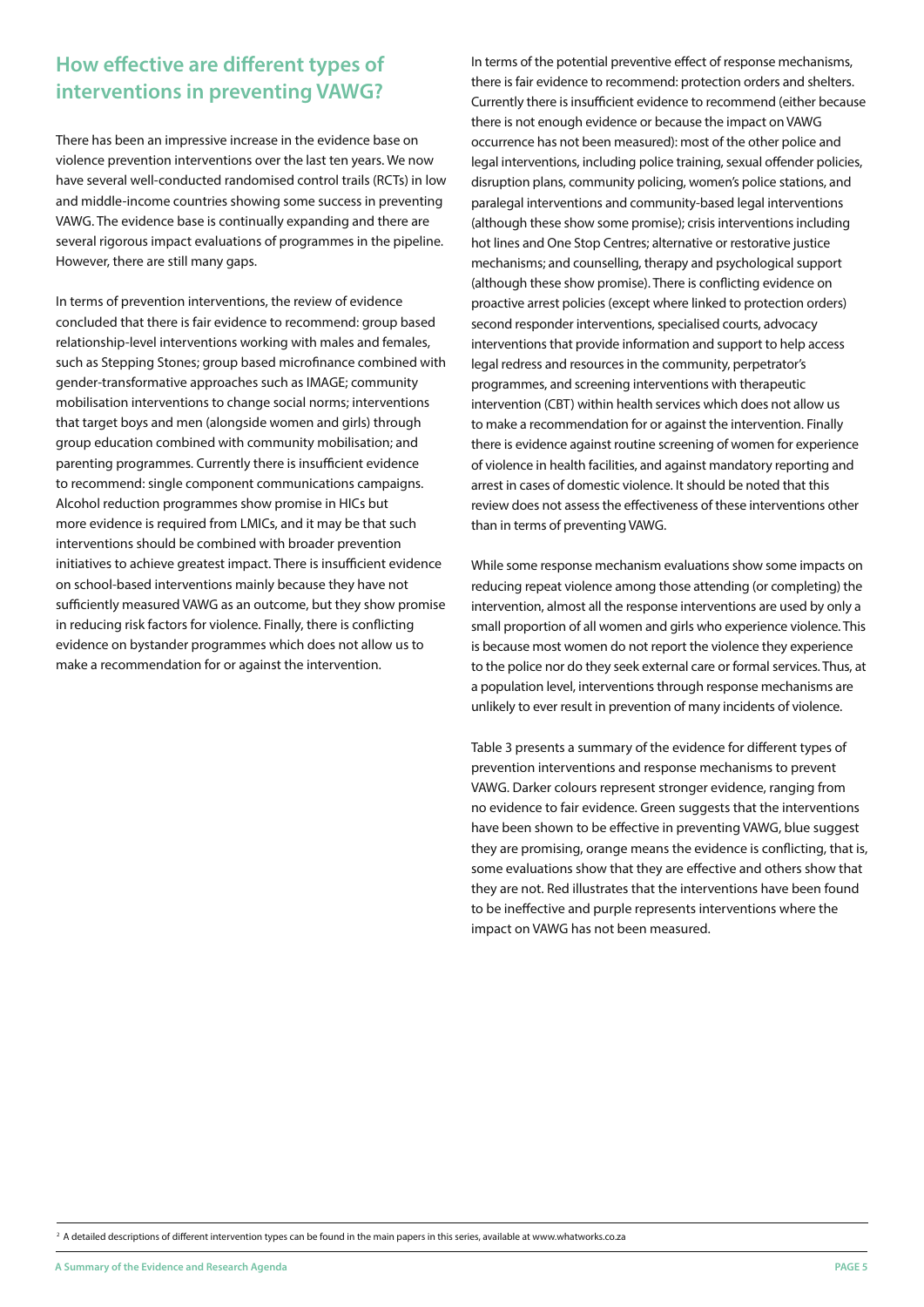### **Table 3**: Summary of evidence for different types of interventions to prevent VAWG

| <b>EFFECTIVE</b><br>(Impact on VAWG)                       | Microfinance and gender transformative<br>approaches<br>Group based relationship-level interventions<br>$\bullet$<br>Group education with community outreach<br>(men/boys) (4)<br>Community mobilisation - changing social<br>norms | Collectivisation and one-to-one interventions<br>with vulnerable groups<br>Alcohol reduction programmes (limited<br>$\bullet$<br>evidence from LMICs)                                                                                                                                          |                                                                                                                                                                  |
|------------------------------------------------------------|-------------------------------------------------------------------------------------------------------------------------------------------------------------------------------------------------------------------------------------|------------------------------------------------------------------------------------------------------------------------------------------------------------------------------------------------------------------------------------------------------------------------------------------------|------------------------------------------------------------------------------------------------------------------------------------------------------------------|
| <b>PROMISING</b><br>(or impact on risk factors only)       | <b>Parenting programmes</b><br>Protection orders (with proactive arrest)<br><b>Shelters</b>                                                                                                                                         | <b>Whole-school interventions</b><br>$\bullet$<br><b>School based curriculum interventions</b><br>$\bullet$<br>Counselling, therapy and psychological<br>$\bullet$<br>support (some promising indications for<br>couples therapy) (5)                                                          | Paralegal programmes and community-based<br>legal interventions (only one study with very<br>limited follow-up) (6)                                              |
| <b>CONFLICTING</b>                                         | <b>Bystander interventions</b><br>$\bullet$<br><b>Batterers (perpetrators) programmes</b><br>٠<br>Advocacy interventions/ support to access<br>services                                                                             | Proactive arrest without a protection order<br>۰<br>Second responder programmes<br>$\bullet$<br><b>Specialised courts</b><br>Alternative and restorative justice<br>mechanisms<br>Screening with referral (e.g. CBT) in health<br>facilities<br>Sexual offender registers and disruption plans | • Women's police stations/units                                                                                                                                  |
| <b>INEFFECTIVE</b><br>(or not recommended due to<br>risks) | Routine screening for VAWG in health services<br>Mandatory reporting and arrest for domestic<br>٠<br>violence                                                                                                                       | Single component communications<br>campaigns<br><b>WASH</b> interventions in schools                                                                                                                                                                                                           |                                                                                                                                                                  |
| <b>NOT MEASURED</b>                                        |                                                                                                                                                                                                                                     |                                                                                                                                                                                                                                                                                                | Police and security personnel training<br>(without systemic intervention)<br>Community policing<br><b>Hotlines</b><br>$\bullet$<br>One stop centres<br>$\bullet$ |
|                                                            | <b>FAIR EVIDENCE</b>                                                                                                                                                                                                                | <b>INSUFFICIENT EVIDENCE</b>                                                                                                                                                                                                                                                                   | <b>NO EVIDENCE</b>                                                                                                                                               |

### **STRENGTH OF EVIDENCE**

 $5$  A RCT study of women receiving counselling services following a stay in a shelter in the United States found that the intervention group reported significantly less violence than the control group two years after the intervention and there is some evidence of positive impact on communication in relationships as well as on the psychological health or women and children. 6 A RCT of a legal advocacy programme in the US which trained law school students to work intensively with women seeking protection orders found women in the treatment group reported

significantly less physical and psychological re-abuse and marginally better emotional support compared to women in the control group, but it was only at 6 weeks follow-up

**IMPA CT OF I**

**NTERVE**

**UNTION AND DISCUSSIONS** 

 $^3$  Impact of microfinance found to be conflicting when not implemented with gender training.<br><sup>4</sup> Most effective when implemented with boys and men with women and girls.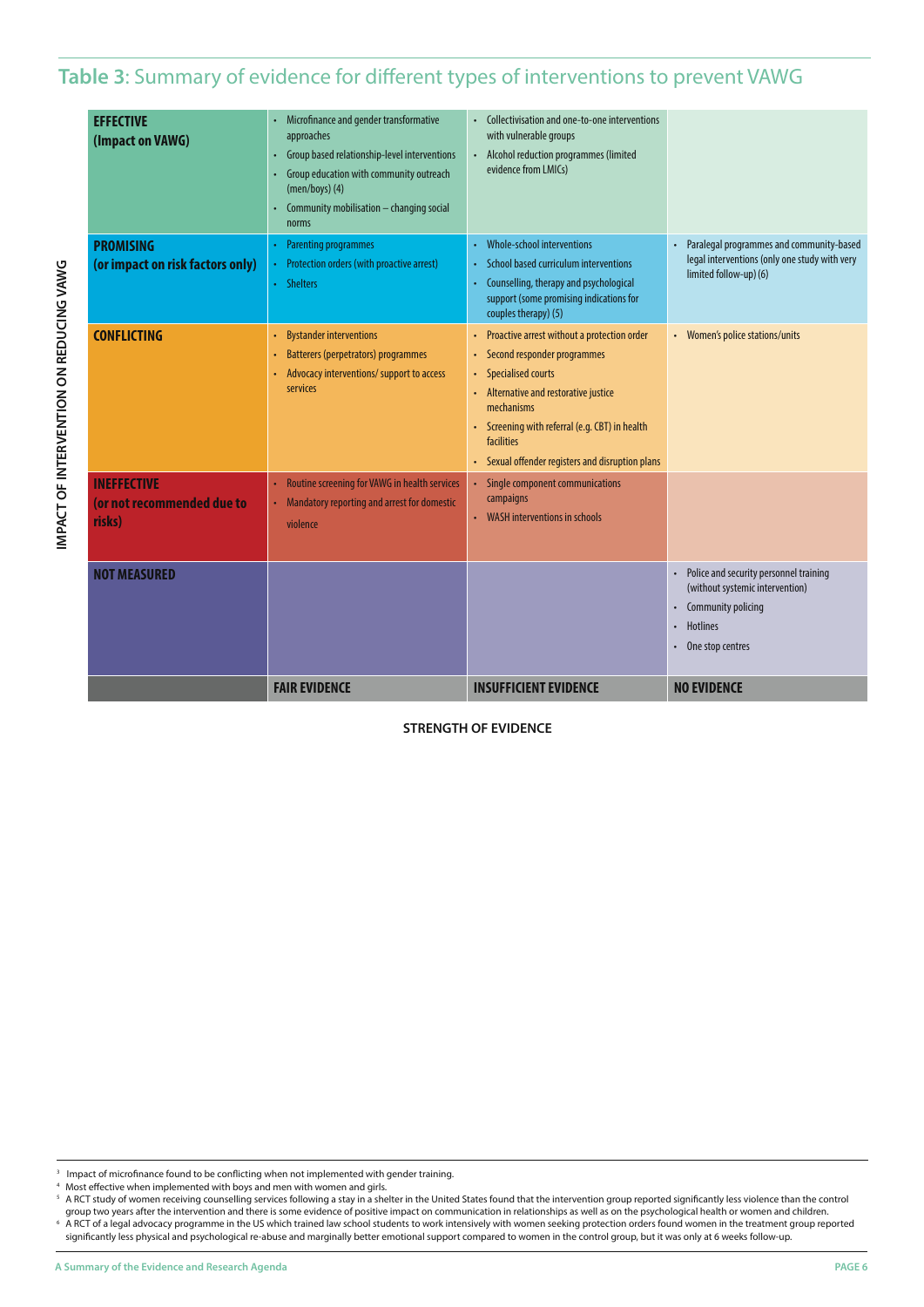# **What do we know about scalability?**

A number of interventions to prevent and address VAWG have been found to be effective and have been replicated in various settings, but little is known about their value for money (VFM) and how to take them to scale. Only five studies on violence prevention interventions were identified from LMICs with cost or economic evaluation data: in South Africa (IMAGE and Soul City), Uganda (SASA!), Brazil (Programme H) and India (Avahan). Even fewer studies analysed cost-effectiveness for a violence outcome, rather than presenting a unit cost. Only one allowed for a comparison with an international threshold of what is considered acceptable and costeffective (WHO), namely the gender/HIV training component added on to a microfinance scheme (IMAGE) for poor women in rural South Africa. It was cost-effective even when only factoring in its impact on partner violence.

#### **What was measured?**

- **• Financial costs money spent to deliver the intervention**
- **• Economic costs the value of other non-financial inputs, such as office space and volunteer time**
- **Unit cost cost per intervention output produced**

#### **What was not measured?**

- **Costs to participants in interventions**
- **• The breadth of benefits of effective violence prevention**

Approaches to preventing VAWG are likely to have multiple spillover effects on women's health, as well as their children's health and education. Moreover, development interventions that address the underlying structural causes of violence, such as poverty, could indirectly impact on VAWG outcomes. For this reason, it is important that the multiple benefits of VAWG programmes are assessed and included in value for money assessments.

A considerable number of studies, particularly from High Income Countries (HICs), have sought to quantify the economic cost of violence, or the cost to society of not intervening to address VAWG. Such evidence could be an important input into value for money assessments that incorporate a broad range of costs and benefits.

Current evidence on effective interventions point to the importance of participatory group-based intervention delivery, larger scale social norm and community mobilisation approaches, as well as the value of structural level changes. Group-based participatory interventions that engage over time with women, men, girls and boys could possibly best be scaled up as add-ons to large-scale programmes in various sectors, such as such as education, economic development, social welfare and health, with potentially low incremental cost. By addressing the multiple economic and health needs of their beneficiaries, such an approach could enable existing investments to be leveraged for greater impact on VAWG prevention. Communitylevel mobilisation intervention models delivered by a local NGO may be more efficiently expanded through replication by other similar organisations. This 'franchise' model has been used to scale up community-focused HIV programmes to good effect.

### **What are the current limitations and gaps in the evidence base for prevention interventions and scale-up?**

#### **Prevention and response interventions**

- **Most rigorous evaluations of prevention interventions and response mechanisms are from High Income Countries (HICs) and there has been little testing of how these programmes may impact differently in LMICs.**
- **- Some intervention areas have received more attention than others. For example, school-based interventions, economic interventions, relationship-level interventions and parenting interventions have a larger evidence base. On the other hand, complex and multi-component interventions to transform masculinities or change social norms are sorely under-researched.**
- **Most interventions have not been evaluated for their impact on VAWG occurrence, making an assessment of their effectiveness difficult.**
- **- The population and community level impact of prevention and response mechanisms has rarely been studied or modelled.**
- **- There is limited evidence on the effectiveness of prevention and response mechanisms to reduce violence occurrence in vulnerable groups.**
- **- The use of various and often inconsistent outcome measures (e.g. police records of repeat offence, victim reports) complicates the interpretation of study findings.**
- **- There is limited synthesis across interventions of key pathways through which interventions may be achieving their impacts.**
- **- Evaluations are often conducted after short follow-up periods, meaning that we understand little about how change is sustained.**
- **- Intervention evaluations often do not acknowledge the extent to which comprehensive impact on women's lives is dependent on elements beyond the control of the intervention.**

### **Scalability and costing**

- **- Very few studies on violence prevention interventions from LMICs have cost or economic evaluation data.**
- **Costing analyses vary in quality, and use a range of intervention outputs, making it difficult to understand the relative efficiency of different interventions.**
- **Most cost estimates are from single sites and small-scale pilots, making it difficult to generalise and use current unit cost data to inform future budgeting at a national or global level.**
- **- Very few studies analysed cost-effectiveness for a violence outcome, rather than presenting a unit cost, making it difficult to say whether VAWG interventions are good value for money.**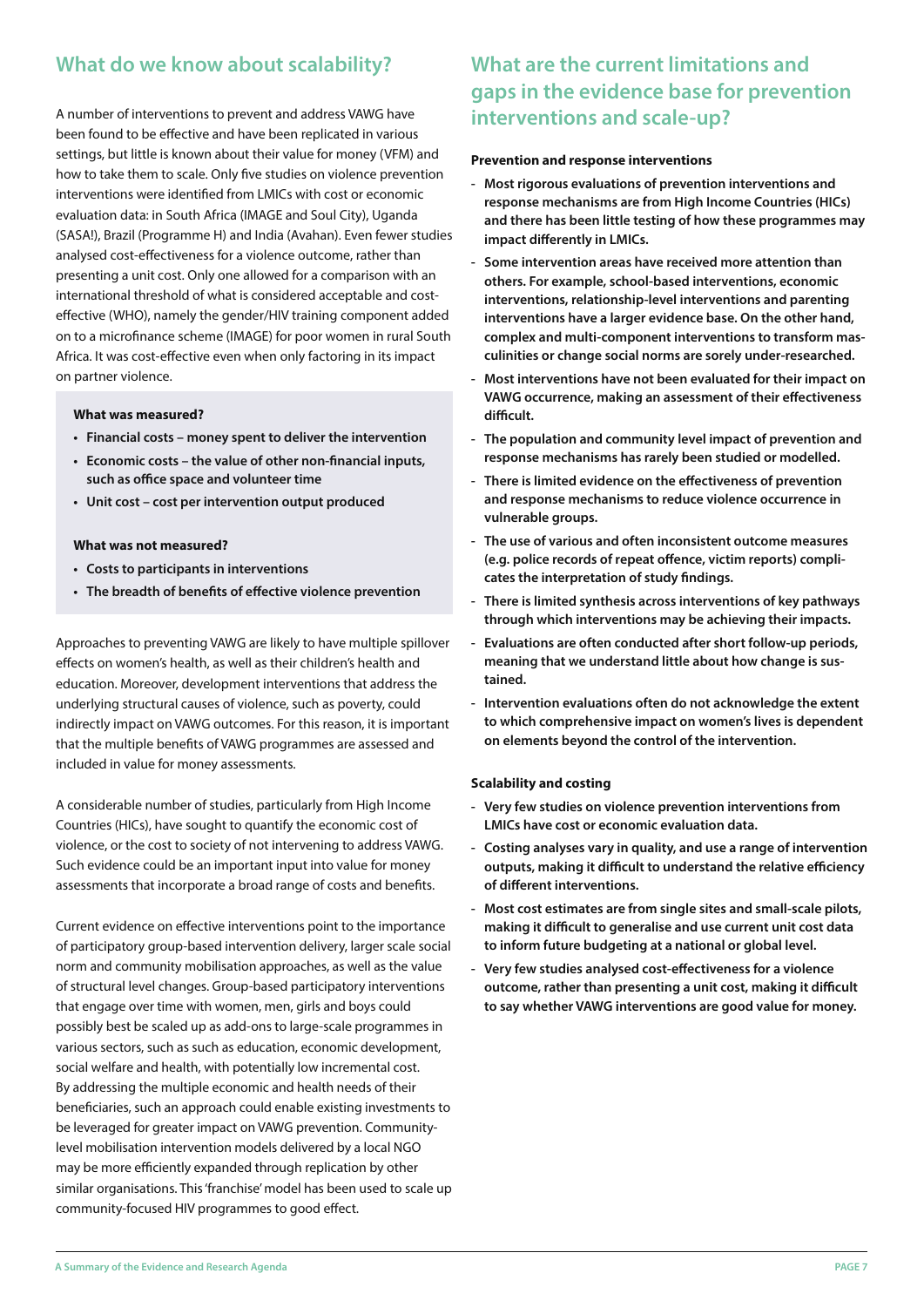# **Implications for prevention interventions**

Overall, the evidence review suggests the following considerations when developing and implementing prevention interventions.

#### **1. Know the specific landscape of violence in the setting**

This review has demonstrated that the prevalence, patterns, and drivers associated with men's perpetration of violence vary both across and within countries. Before embarking on a intervention to prevent VAWG, it is important to assess the exact types and combinations of violence that are most prevalent in the context. Which populations are most vulnerable to victimization and to perpetration? Which risk factors are likely to heighten individual-level risk? Which factors drive the overall level of physical and sexual violence in the population? Prevention programmes must be aware of and respond to these specificities in the local landscape of violence.

It is also important to remember that correlation does not equal causation. Many of the factors identified to date may turn out to be 'markers' of increased risk rather than true links in a causal chain.

**2. Build the intervention from a well-articulated theory of change, drawing on existing evidence and related theories**

Good practice in intervention design begins with a well-articulated theory of change that articulates exactly how each programme component addresses one or more links in the hypothesized pathway between the problem and proposed solution. If using the socio-ecological model, it is not sufficient to focus only on the individual level or haphazardly pick a range of factors from different levels of the model and present this as a theory of change. Rather, a theory of change must articulate a comprehensive vision of how the intervention addresses key factors along a hypothesized causal pathway.

It is important to anticipate possible interactions between factors operating at different levels and to monitor these during project implementation as well as potential intervening variables that may either mediate (serve as a pathway for) or moderate (potentiate) the likelihood of violence. This is necessary to 'test' different links in the theory of change. For example, did the women's empowerment group actually change women's bargaining power in the household and did this have the hypothesized impact on the frequency and severity of partner violence? If women's bargaining power increased but violence stayed the same, this raises questions either about the validity of the underlying causal theory, the appropriateness of the measures, the fidelity of implementation, the role of context, or the time required to see change.

### **3. Design and implement interventions for different age groups, across the life-cycle, linked together**

VAWG occurs across the life cycle and is driven by factors operating across the life cycle. Therefore a variety of interventions are needed to target different age groups. For example, given that some risk factors for perpetration of sexual violence start from birth, it is essential that prevention programmes include interventions directed at the first five years of life. The goal of these interventions is to strengthen care giver child attachment, reduce use of physical punishment, and enhance parenting. Similraly, given the evidence that sexual violence perpetration most often starts in adolescents, rape perpetration interventions are needed to target boys before they rape and so must span all of the teenage years.

### **4. Design and implement different interventions to target the general population and high-risk groups – both are important**

Given the high prevalence of VAWG and its association with social norms around the acceptability of violence, or aggressive forms of masculinity, interventions aimed at the general population level are important to prevent VAWG. However, some forms of violence, such as non-partner rape, appear to be perpetrated by a sub-group of men – for example youth who are part of gangs and involved in other anti-social behaviour. Therefore it is equally important to design specific interventions to target high-risk youth, who will likely require very different approaches to the general population.

**5. Design and implement interventions that address multiple risk factors and/or work across multiple settings**

The review suggests that multi-component interventions are more effective than single-component ones in preventing VAWG. Media campaigns were more effective when combined with locally targeted outreach efforts and training workshops. Livelihood programmes alone had significantly less impact than interventions that combined economic interventions with gender training.

#### **6. Target the intervention to maximize potential impact**

While all violence is an abuse of human rights, programme designers may want to consider the relative merits of focusing initially on the more severe forms of violence in a setting or on populations at higher risk of victimization or perpetration. It is sometimes easier to begin to build social consensus against a practice when it is at the extreme end of a continuum. Another option for targeting is to start with settings (family, school, community) or types of violence most amenable to intervention and where positive synergies can be achieved across setting, age group or overlapping social problems.

**7. Understand the larger social and cultural milieu that perpetuates VAWG. Consider opportunities to address aspects of the structural scaffolding of violence as part of your intervention**

All forms of VAWG are embedded in webs of symbolic, material and normative practices and that posit the basic superiority of men over women, and reinforce hierarchies based on age, economic standing, race and ethnicity. These practices are buttressed by legal structures, the media, religious teachings and everyday interaction.

The implications of this review are that complex interventions are needed that work at multiple levels, particularly addressing environmental and structural factors as well as those working on individual level factors, such as gender attitudes. For example, the review found that gender transformative approaches are more effective than interventions simply targeting attitude and behaviour change. Whether that be in parenting programmes and addressing gender socialization and men's roles in care giving; or economic interventions that also aim to transform gender relationships.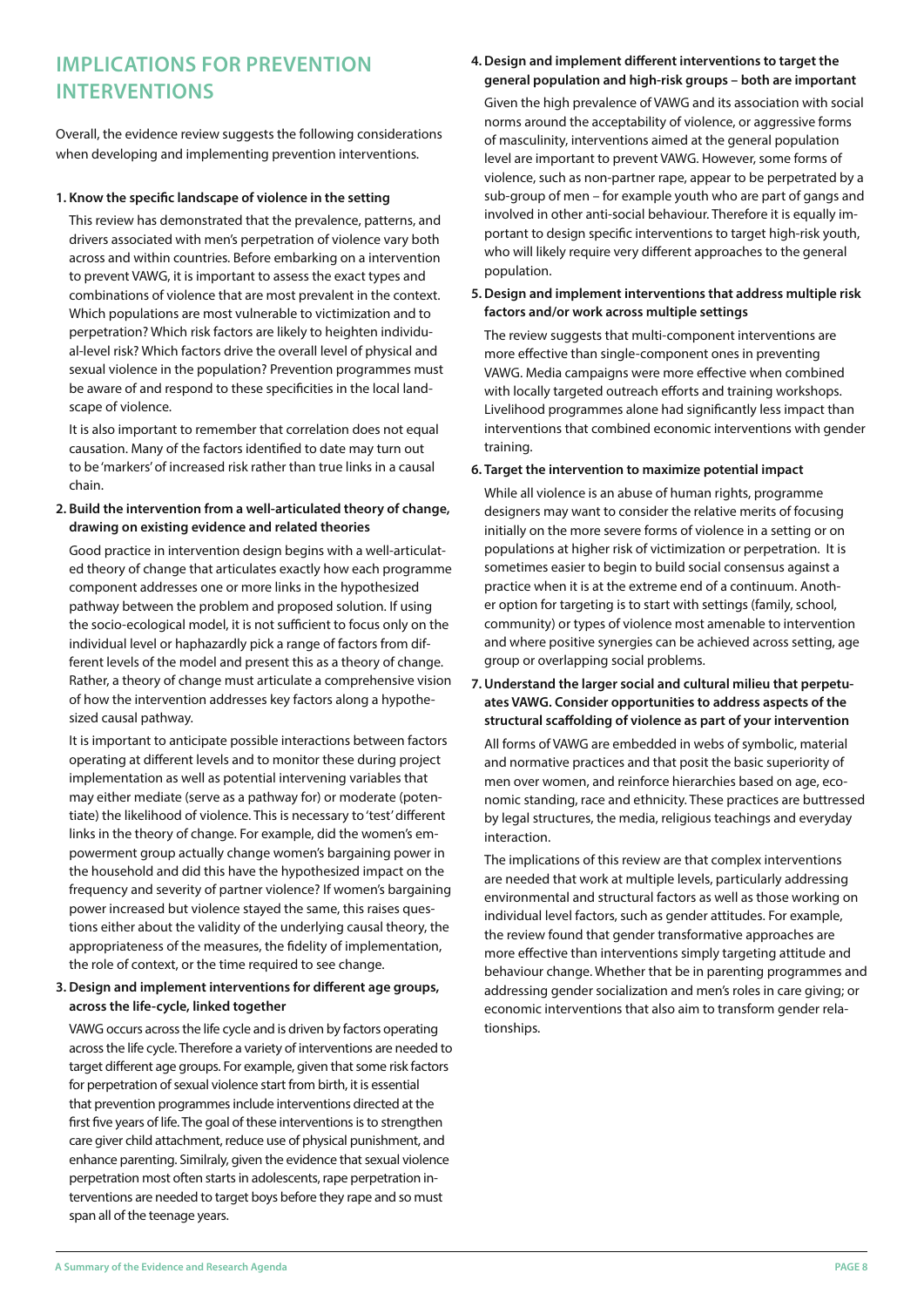### **8. Contemplate the scalability of proposed interventions in terms of human and financial resources**

Given the dimensions of the problem, any intervention to prevent VAWG will need to be scalable. It does little good to prove that a 50-session intervention run by skilled counsellors can help reduce violence if there is no viable way to implement and scale up the intervention in LMICs.

Central to scale up is to consider whether there are existing platforms that can be marshalled as a foundation for anti-violence programming. Clearly radio, television and social media can reach hundreds of thousands of individuals at low cost, but experience strongly suggests that some element of face to face engagement is necessary to achieve lasting social and behavioural change. Likewise schools are another obvious platform for large scale influence. Here the challenge is to equip enough change agents to engage with students, teachers, and parents.

# **The What Works research and innovation agenda**

Based on an overall review of the knowledge and evidence base as presented in the other papers in this series (see www.whatworks. co.za) and described above, the Global Programme will implement the following research agenda, presented as Figure 1. There are no sets of interventions that were found to have a good evidence base, therefore the agenda focuses on interventions that were identified to be promising or effective but where the quality and quantity of the evidence needs to be expanded. Overall, this evidence review suggests that interventions to improve the role of response mechanisms in preventing VAWG should not be a major priority compared to the promise of various community-level prevention mechanisms. This is both because of the limited number of men and women that can be impacted through response mechanisms as well as various limitations in what such interventions can achieve. Nonetheless, there may be a case for limited further work in this area.

This research agenda applies to both the selection of innovation grantees and programmes for impact evaluation and operations research. The priorities for innovation grants and evaluation research are not separated as it is anticipated that there will be cross-learning between these two components of the programmes. The key research questions outlined in the first level of the figure, have been identified based on a review of the gaps in the knowledge (see Table 1), and will inform the secondary analysis of existing data.

The model outlined in Figure 1, with populations, entry points and interventions of interest was developed to enable multiple different models of prevention to potentially be included in the What Works programme. The field of violence prevention is relatively young and this model allows scope for innovation and mixing and matching across sectors. The clearly identified that multicomponent interventions were particularly promising, therefore this model allows for research and interventions that address multiple populations, use multiple methods and work across multiple sectors. For example, a single programme may work in a family

context, with parents, couples, and children and may implement strategies to address relationship skills, parenting practices, economic empowerment and gender transformation.

The overarching research questions for evaluation should inform all innovation grantees and evaluations and it is expected that each project should contribute to answering more than one of these questions at the same time. For example, an evaluation of a community mobilisation intervention with workshops could explore pathways for change, intensity and dosage needed and community level impact. The scalability research questions likewise apply to all components of the programme and addressing these questions will be incorporated into the design of interventions and research from the outset.

By implementing this research agenda, the Global Programme aims to significantly expand the knowledge and evidence base on what interventions work to prevent VAWG in LMICs, how they work, and how effective interventions can be scaled up. With comprehensive communication and research uptake this evidence will lead to more effective, evidence-based programmes and policies to prevent VAWG, and more innovations taken to scale. Ultimately we envisage that this will result in more women and girls receiving improved quality prevention and response services and, in time, a decrease in the prevalence of violence in the Global South.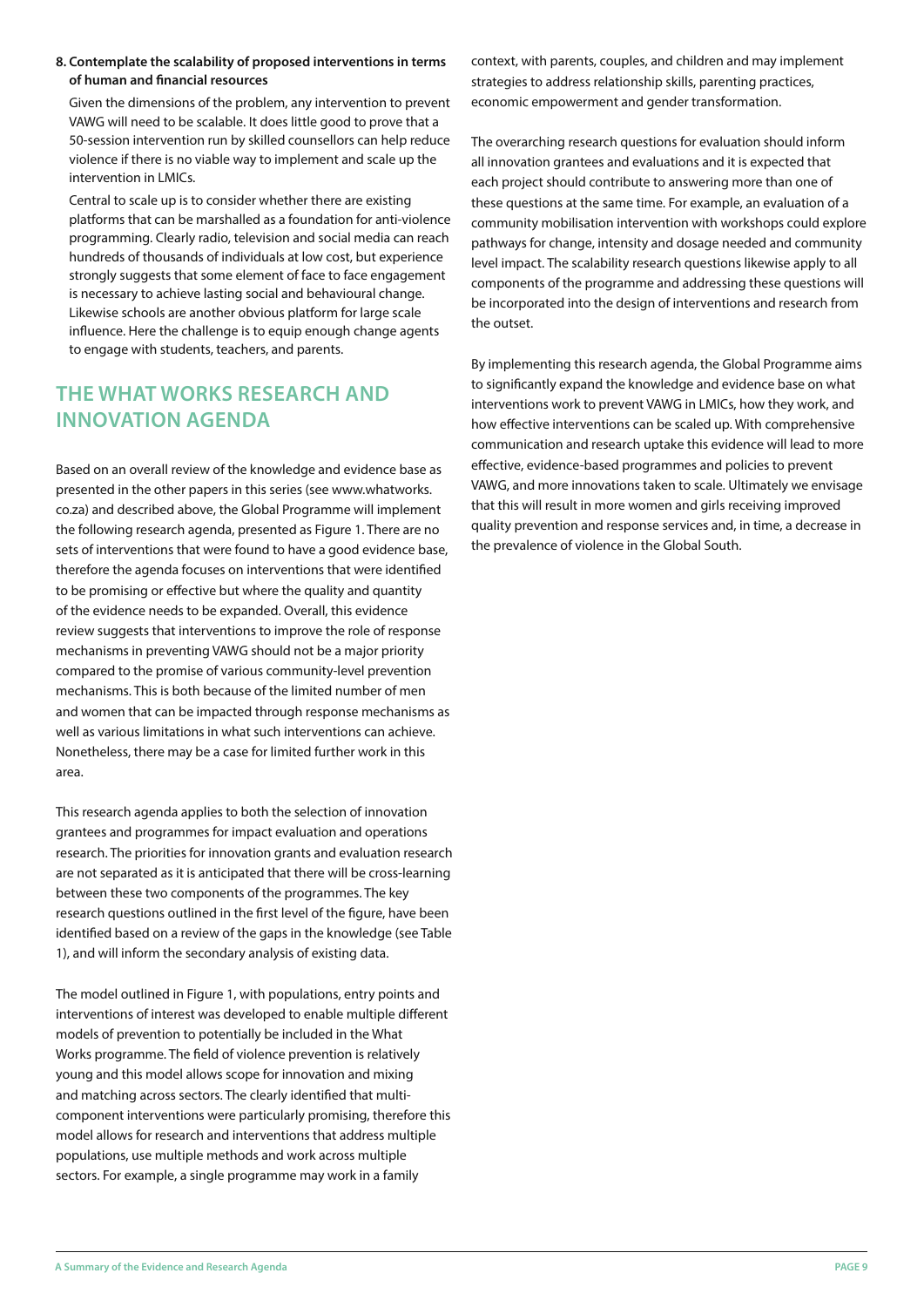# **Figure 1:** What Works research and innovation agenda

|                                                                                                    | Broadening the knowledge base - key research questions for secondary analysis                                  |                                                                                                                             |                                                                     |                                                                                                           |  |  |  |  |
|----------------------------------------------------------------------------------------------------|----------------------------------------------------------------------------------------------------------------|-----------------------------------------------------------------------------------------------------------------------------|---------------------------------------------------------------------|-----------------------------------------------------------------------------------------------------------|--|--|--|--|
|                                                                                                    |                                                                                                                |                                                                                                                             |                                                                     |                                                                                                           |  |  |  |  |
| Causality and pathways: What is cause<br>and effect and how do different risk<br>factors interact? | Men's perpetration: different pathways/<br>risk factors for different types of<br>violence, or different ages? | Patterns of susceptibility: Why do some<br>men/women with risk factors become<br>perpetrators/victims and others do<br>not? | Macro-level factors: What is driving<br>VAWG at a population level? | Epigenetics: What are the biological<br>drivers of VAWG and how do they<br>interact with the environment? |  |  |  |  |
|                                                                                                    |                                                                                                                |                                                                                                                             |                                                                     |                                                                                                           |  |  |  |  |
|                                                                                                    |                                                                                                                |                                                                                                                             |                                                                     |                                                                                                           |  |  |  |  |
|                                                                                                    | Innovation - overarching research questions for evaluation                                                     |                                                                                                                             |                                                                     |                                                                                                           |  |  |  |  |
|                                                                                                    |                                                                                                                |                                                                                                                             |                                                                     |                                                                                                           |  |  |  |  |
| Role of contextual factors in impact of<br>intervention                                            | What intensity & dosage is needed for<br>impact?                                                               | Pathways of impact, how does change<br>happen?                                                                              | Relevance for different age groups and<br>situations?               | Impact on community level<br>prevalence?                                                                  |  |  |  |  |
|                                                                                                    |                                                                                                                |                                                                                                                             |                                                                     |                                                                                                           |  |  |  |  |
|                                                                                                    |                                                                                                                |                                                                                                                             |                                                                     |                                                                                                           |  |  |  |  |
|                                                                                                    |                                                                                                                |                                                                                                                             |                                                                     |                                                                                                           |  |  |  |  |
| <b>Populations of interest</b>                                                                     |                                                                                                                |                                                                                                                             |                                                                     |                                                                                                           |  |  |  |  |

| <b>Populations of interest</b>  |                                       |                                               |                      |         |                            |                    |  |
|---------------------------------|---------------------------------------|-----------------------------------------------|----------------------|---------|----------------------------|--------------------|--|
| Marginalised groups of<br>women | Women experiencing<br>severe violence | Adolescent boys with<br>multiple risk factors | Younger boys & girls | Couples | V.high prevalence settings | Parents & children |  |
|                                 |                                       |                                               |                      |         |                            |                    |  |

| <b>Entry points of interest</b> |                 |            |             |                   |                                              |  |
|---------------------------------|-----------------|------------|-------------|-------------------|----------------------------------------------|--|
| Schools                         | <b>Families</b> | Workplaces | Communities | Women in shelters | <b>Health facilities</b><br>& justice system |  |

| Interventions of interest |              |                      |           |                                  |                    |                    |                              |                                           |
|---------------------------|--------------|----------------------|-----------|----------------------------------|--------------------|--------------------|------------------------------|-------------------------------------------|
| Community<br>mobilisation | Whole school | Peer or relationship | Parenting | Economic with<br>gender training | Social norm change | Psycho-therapeutic | Shelters with<br>empowerment | Comprehensive<br>police/justice<br>sector |
|                           |              |                      |           |                                  |                    |                    |                              |                                           |

| <b>Scalability research questions</b> |                                      |                                      |                                       |                                        |  |  |  |
|---------------------------------------|--------------------------------------|--------------------------------------|---------------------------------------|----------------------------------------|--|--|--|
| How to scale-up pilot or small-scale  | What represents good value for money | Disability-Adjusted Life Year (DALY) | How to deliver violence prevention at | Determinants of the costs of different |  |  |  |
| interventions                         |                                      | measure specific to VAWG             | lower cost                            | interventions                          |  |  |  |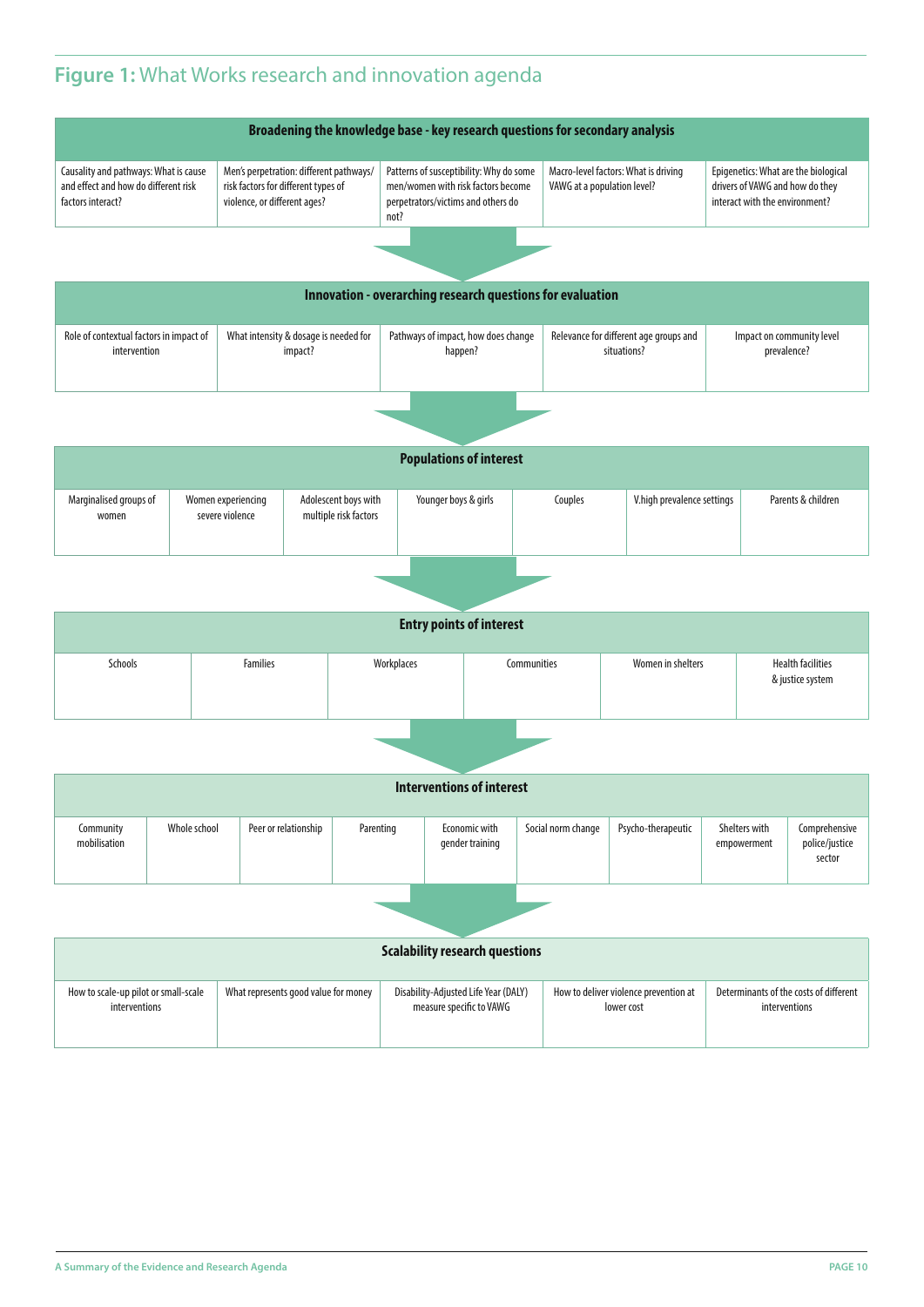- 1. Devries, K. M., et al. (2013). 'The global prevalence of intimate partner violence against women.' Science 340(6140): 1527-1528.
- 2. Abrahams, N., et al. (2014). 'Worldwide prevalence of non-partner sexual violence: a systematic review.' The Lancet.
- 3. Fulu, E., et al. (2013). 'Prevalence and risk factors for male perpetration of intimate partner violence: findings from the UN Multi-country Cross-sectional Study on Men and Violence in Asia and the Pacific.' Lancet Global Health.
- 4. Stoltenborgh, M., et al. (2011). 'A global perspective on child sexual abuse: Meta-analysis of prevalence around the world.' Child Maltreatment 16(2): 79-101.
- 5. Gilbert, R., et al. (2009). 'Burden and consequences of child maltreatment in high-income countries.' The Lancet 373(9657): 68-81.
- 6. Garcia-Moreno, C., et al. (2005). WHO Multi-country study on women's health and domestic violence against women: Initial results on prevalence, health outcomes and women's responses. Geneva, WHO.